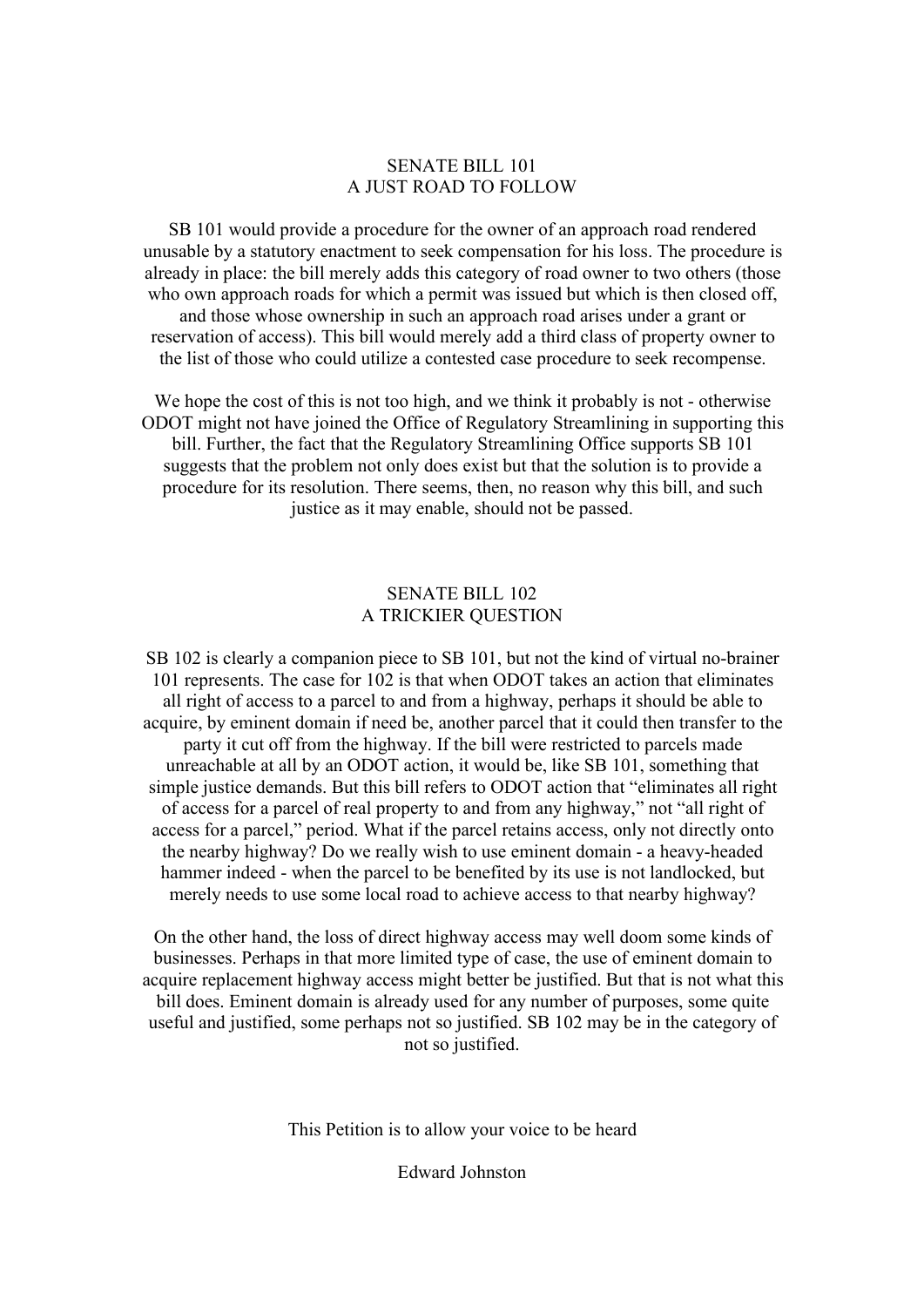#### February 19, 2007

Dear Leader and Board of the Oregon District Attorney's Association:

I am writing you regarding SB 111, which would shift the burden of investigating allegations of improper use of deadly force by local Oregon law enforcement from the Attorney General's office to the District Attorney. Besides the extra financial costs involved, this bill would grievously harm the District Attorneys and their ability to properly and effectively enforce the law. It would put every DA into a potentially impossible bind This bill sets every D.A. up for serious trouble. . Here is why:

With all due respect to AG Hardy Myers and to Senator Avrel Gordly, SB 111 would put any D.A. who falls under its rule into a very difficult bind. He or she would, when making such an investigation, have to do one of two things. He or she would have to find against the officer who used the deadly force, or not.

If he or she finds the deadly force to have been improper, he or she will impair his or her ability to work with not only that officer, but everyone else in that precinct and perhaps everyone in law enforcement in that city or county. It would totally break apart the trust between law enforcement and the District Attorney that is essential to law and order. If, on the other hand, the D.A. exonerates the officer who used deadly force, he or she might well be tossed out of office by the voters, especially if the district is of a racial minority or is very politically liberal or conservative and the deadly force was used at a political rally or protest. The bill would surly worsen racial antagonism in the state. But it would put any D.A., in any kind of community, in the same type of bind, with or without racial, class or ideological overtones. Most importantly, it would make it impossible for the DA involved to ever be able to really do his or her job in the community again. He or she would always be looking over his or her shoulder at the damage done to his or her office by the investigation he or she was foolishly compelled to do by the bill. Making decisions based on the law and equities involved, but on the politics. Every D.A. should want to be insulated, as much as possible, from just the kind of situation SB 111 will place at least some D.A.s into.

In addition, the bill would not be good for police.

Yes, it might compel a few DAs to wrongly protect an officer who improperly used deadly force in order to maintain the DA's good relations with the local police department. One can argue this is good or bad for the police - but it would not help the best police officers. More certainly, just the potential for this kind of situation will further weaken community support for our police departments, and weaken community-based policing. And it would leave under a permanent cloud every officer who ever is charged with and exonerated from a claim of improper use of deadly force that occurred under circumstances deadly force was clearly needed and appropriate. Good officers will be hurt by this bill. How could it be otherwise, when his exoneration would be much less credible and much more susceptible to political manipulation than it is under the current system. Good police officers who use deadly force properly will come under permanent and unwarranted, but with this bill unavoidable, criticism and disbelief.

If you want to change the current arrangement, and make the change effective, it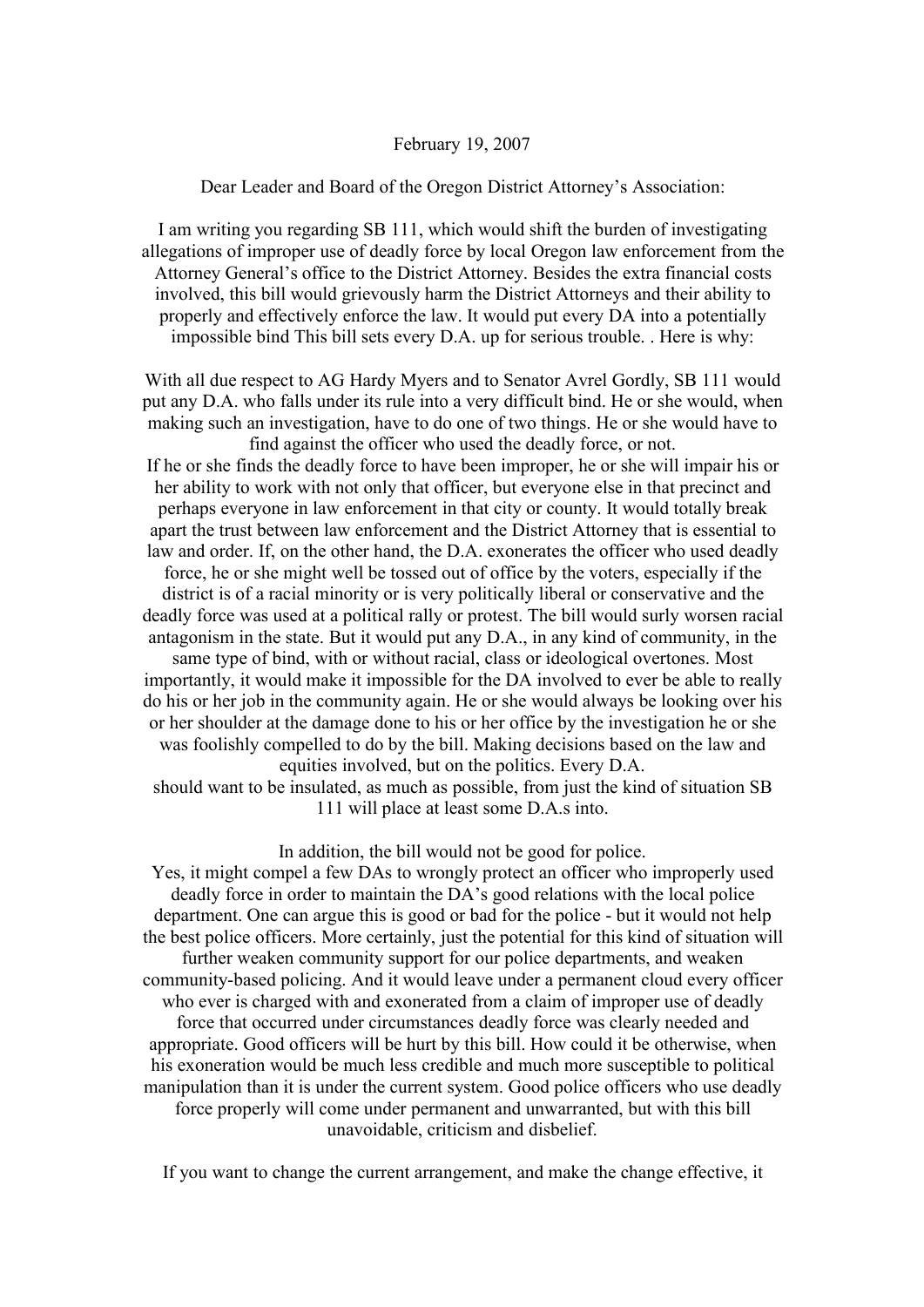should e through conversion to a community-based community police review board with only citizens holding the positions upon it - no elective officers, and no public employment job holders, at all.

In my opinion this bill would also change the Constitution, as well. Since it does not mention the use of a grand jury in the process it establishes, the grand jury, it appears, would be eliminated from the process of deadly force investigations. Besides being possibly unconstitutional, and certainly against the spirit of the constitution, this would also lead to additional law suits brought under the federal Section 1983 statute.

You know, our system has worked since 1776, or, in this regard, at least since Oregon became a state.

This bill would hurt DAs; it would hurt law enforcement; it would hurt good police caught in desperate situations; it would hurt the constitution.

Can someone explain to me how the changes this bill proposes would benefit Oregonians at large?

Thank You for Your Time

Sincerely

Edward Johnston

## SENATE BILL 125 SOMETHING TO CHEW UPON

SB 125 rights a mind-numbing, stomach-churning wrong. Apparently, current law does not prohibit the possession nor require a permit for possession of "live fish that are of the genera Pygocentrus, Serrasalmus or Pristobrycon that are carnivorous." For those who don't know, the Serrasalmus sub-family of the family Characidae are, the bill tells us "commonly known as caribe or piranha."

How did this omission ever become law? Did some legislator's fish eat his homework? Was common sense devoured by the piranha importer lobby? Did some little old lady weep crocodile tears before a committee at the thought of having to permit her favorite fish, Igor?

SB 125, would change all that. It would place, instead of Pygocentrus, Serrasalmus or Pristobrycon as fish for which no permit is needed, "live fish of the genera Colossoma, Metynnis or Myleus that are primarily herbivorous fish in the sub-family Serrasalminae, from the family Characidae, commonly known as pacus or silver dollars." Presumably, under other law, that would require a permit for Igor.

Well. We've chewed this one over we're glad we've got it straightened out. This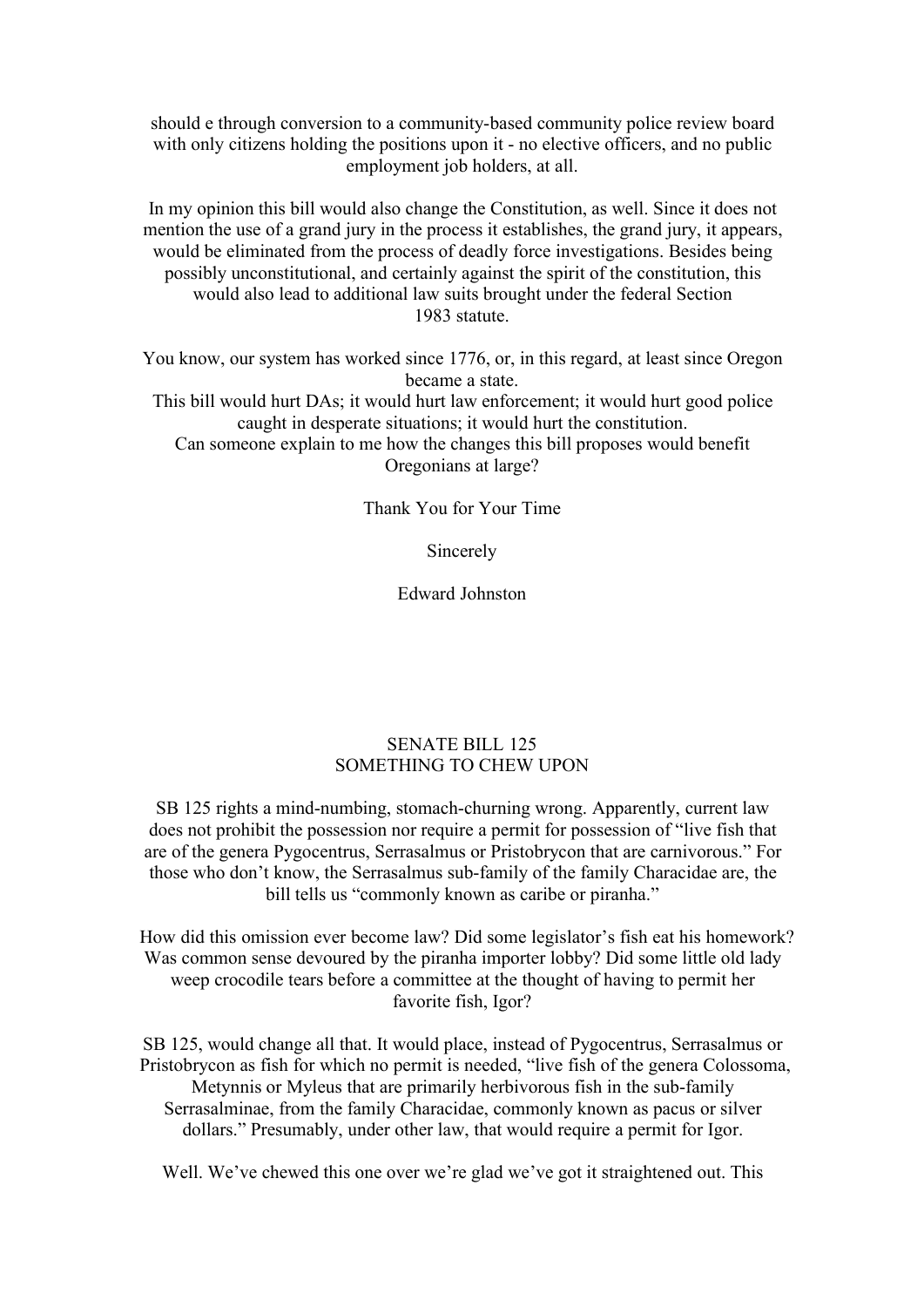could be a law with some teeth in it. But we still end up wondering: ORS has had this backwards for some time now, without causing much harm. Piranha owners are unlikely, one suspects, to let little Johnny stick his finger in the fish tank: good neighborly relations, for one thing, the possibility of getting his wallet chewed off in court, for another. Maybe we don't need to regulate this. If we have a piranha permit, we need a piranha permit writer, and a piranha permit compliance officer. More costs to an overburdened government. Maybe the real piranha is the ever-hungry regulatory mouth, eager for more rules to enforce, more funds to eat.

## SENATE BILL 126 A GOOD IDEA, BUT NEEDS TWO MORE CLAUSES

This bill provides an appeal process if someone thinks he can successfully create a new commercial fishery in Oregon waters and the Oregon Fish and Wildlife Commission does not agree and does not grant him a developmental fisheries permit. As it stands now, the commission makes a decision on establishment of a new developmental fishery, after study by the Developmental Fisheries Board, and if they are wrong, there is no clear route of appeal - except, perhaps seeking specific legislation creating a developmental fishery.

SB 126 would give the Commercial Fisheries Board review power over decisions by the commission rejecting creation of a new fishery. That board is and would remain part of ODFW, and so, ultimately under jurisdiction of the commission. But it would still offer a separate review - an appeal, in short - of a commission decision against creation of a new developmental fishery. If the fishery proposed is a bad idea - too many harms to other species, the target species is too weak a stock, etc. - then the Commercial Fisheries Board could still reject the applicant's idea. But it is generally a good idea to offer some sort of independent - or at least, separate - review of administrative decisions.

We have just two concerns. First, as it stands, the bill does not state the basis upon which the Commercial Fisheries Board is to make its determination. One expects it is the same as the rules governing the Fish and Wildlife Commission, whatever precisely those rules are. But this is not stated. A reviewing panel, hearing an appeal, is not supposed to apply different law than the lower court - it is supposed to make sure the lower court applied the law fairly and correctly. We would urge some addition to this bill making clear what rules the Commercial Fisheries Board is to follow in reviewing applications for a developmental fisheries permit denied by the commission.

Second - make it all a public hearing, with notice and comment. The Developmental Fisheries Board hearings are all public hearings, with prior notice and invitations for comment. We should do no less on the appeal.

That said, we congratulate the Department of Fish and Wildlife and the Commission for recognizing a weakness in its structure and moving to repair it.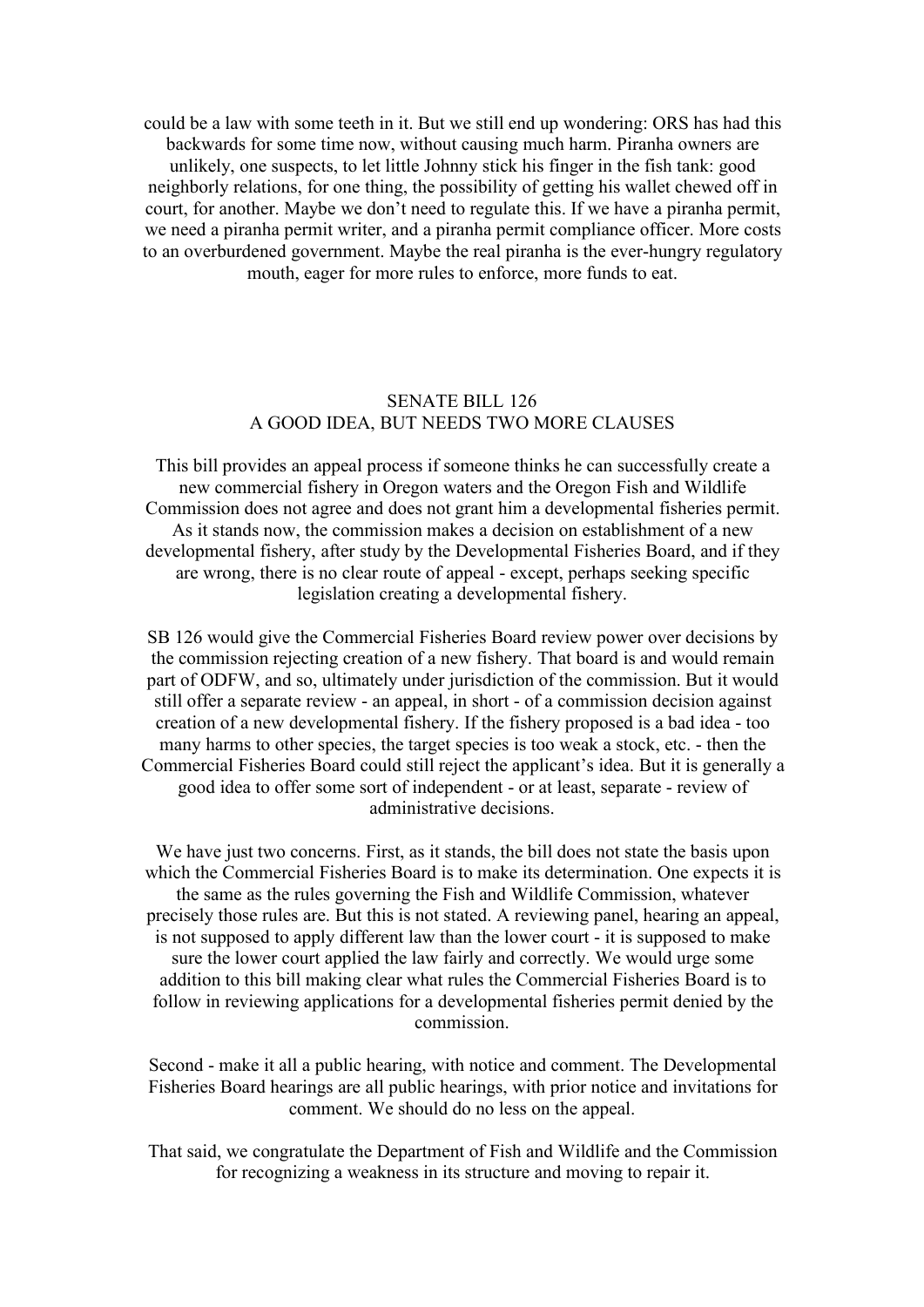## SENATE BILL 126 A GOOD IDEA, BUT NEEDS TWO MORE CLAUSES

This bill provides an appeal process if someone thinks he can successfully create a new commercial fishery in Oregon waters and the Oregon Fish and Wildlife Commission does not agree and does not grant him a developmental fisheries permit. As it stands now, the commission makes a decision on establishment of a new developmental fishery, after study by the Developmental Fisheries Board, and if they are wrong, there is no clear route of appeal - except, perhaps seeking specific legislation creating a developmental fishery.

SB 126 would give the Commercial Fisheries Board review power over decisions by the commission rejecting creation of a new fishery. That board is and would remain part of ODFW, and so, ultimately under jurisdiction of the commission. But it would still offer a separate review - an appeal, in short - of a commission decision against creation of a new developmental fishery. If the fishery proposed is a bad idea - too many harms to other species, the target species is too weak a stock, etc. - then the Commercial Fisheries Board could still reject the applicant's idea. But it is generally a good idea to offer some sort of independent - or at least, separate - review of administrative decisions.

We have just two concerns. First, as it stands, the bill does not state the basis upon which the Commercial Fisheries Board is to make its determination. One expects it is the same as the rules governing the Fish and Wildlife Commission, whatever precisely those rules are. But this is not stated. A reviewing panel, hearing an appeal, is not supposed to apply different law than the lower court - it is supposed to make sure the lower court applied the law fairly and correctly. We would urge some addition to this bill making clear what rules the Commercial Fisheries Board is to follow in reviewing applications for a developmental fisheries permit denied by the commission.

Second - make it all a public hearing, with notice and comment. The Developmental Fisheries Board hearings are all public hearings, with prior notice and invitations for comment. We should do no less on the appeal.

That said, we congratulate the Department of Fish and Wildlife and the Commission for recognizing a weakness in its structure and moving to repair it.

# SENATE BILL 153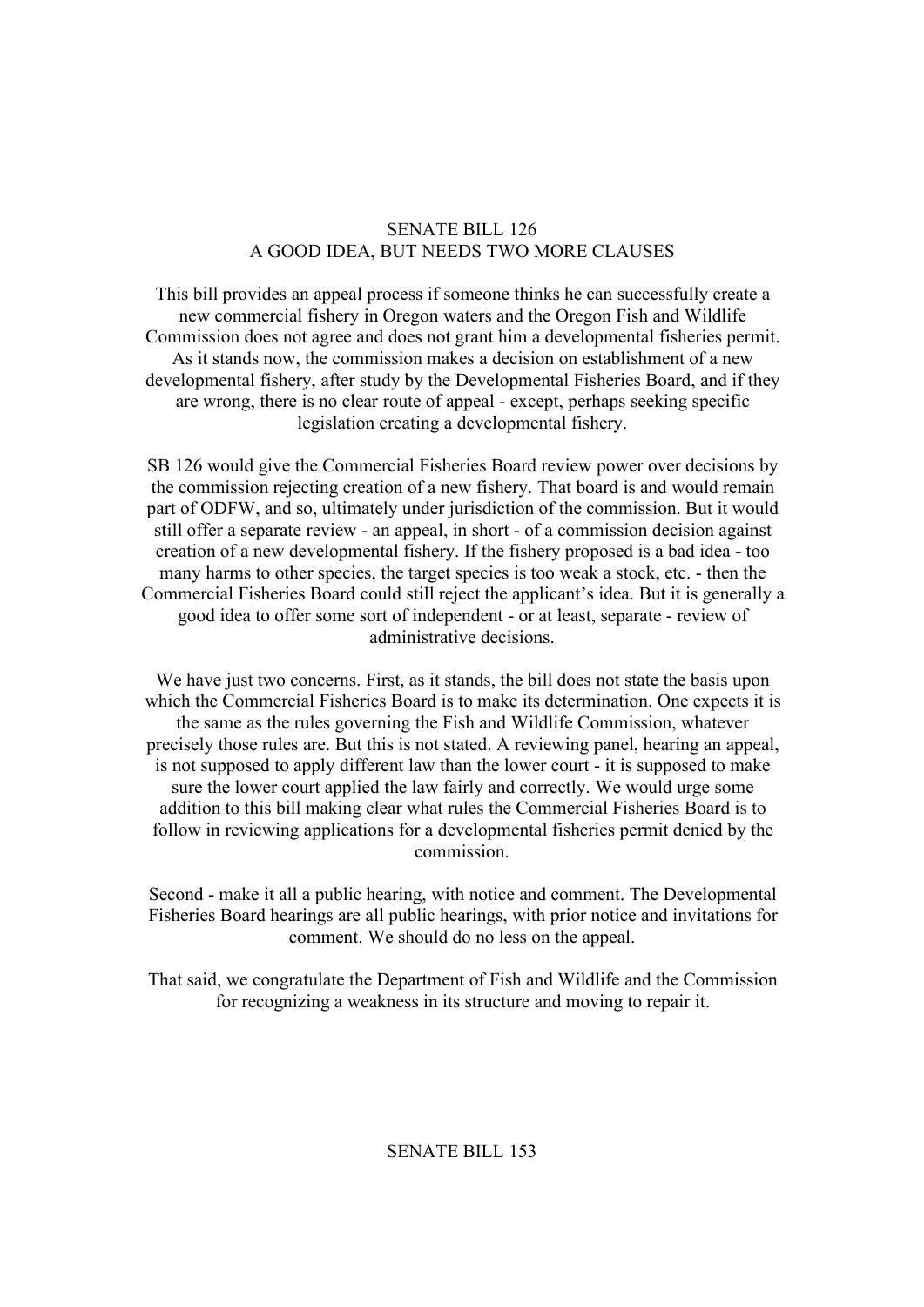By repealing ORS 810.434, 810.435, 810.436, 810.438 and 810.439, this bill removes the authority of any listed city (or, presumably, any city that may have hoped to get on the list) of those authorized to use photo radar as a traffic law enforcement device. Like the authors of this bill, we do not like photo radar. We do not minimize the havoc that idiot drivers can cause. But we do not think photo radar will stop any drunk, moronic, or incapacitated driver from driving - and we do think photo radar is another step on the road to Big Brother.

The bill's ritual repetition of the requirement that any city that does use photo radar must study its effects on traffic safety, the degree of public acceptance it receives, and how photo radar is administered seems useless if the bill is to close these sleepless Big Brother eyes anyway. We hope that ritual repetition is there just to make the bill more palatable to those who fear dangerous drivers more than they fear dangerous government. We worry it may be there to provide a database that fans of photo radar may later use to try to undo this bill. However that may be, this bill repeals the laws authorizing photo radar, and we hope it passes and stays passed.

But this still leaves open one big question. Does removal of authority to use such radar make its use by some city illegal? We would prefer to see an affirmative prohibition, rather than just the repeal of authorization. This bill may create a legal limbo. Is that what its sponsors intended? Why not do the right thing and prohibit photo radar now? As it stands, this bill buys time for a bad idea to try to rehabilitate itself. Let's not give it the time.

#### S.B. 158

Inch by inch we further deprive families of their freedoms

This bill includes "community learning centers" in the roster of entities that are part of the Services to Children and Families system. That phrase includes a lot. ORS 329.007 defines the phrase:<br>"Community learning center" means a school-based or school-linked program

providing informal meeting places and coordination for community activities, adult education, child care, information and referral and other services as described in ORS 329.157. "Community learning center" includes, but is not limited to, a community school program as defined in ORS 336.505, family resource centers as described in ORS 417.725, full service schools, lighted schools and 21st century community learning centers.

As many of you know, I find the activities of SCF to be out of bounds and at times even out of control. Even the best of its people, who truly want to help children avoid abuse and other harms, cannot operate in a fair and reasonable fashion because the law that defines when they may take custody away from a parent is so broad as to allow SCF to do so, literally "for any cause" a staff person finds reasonable. That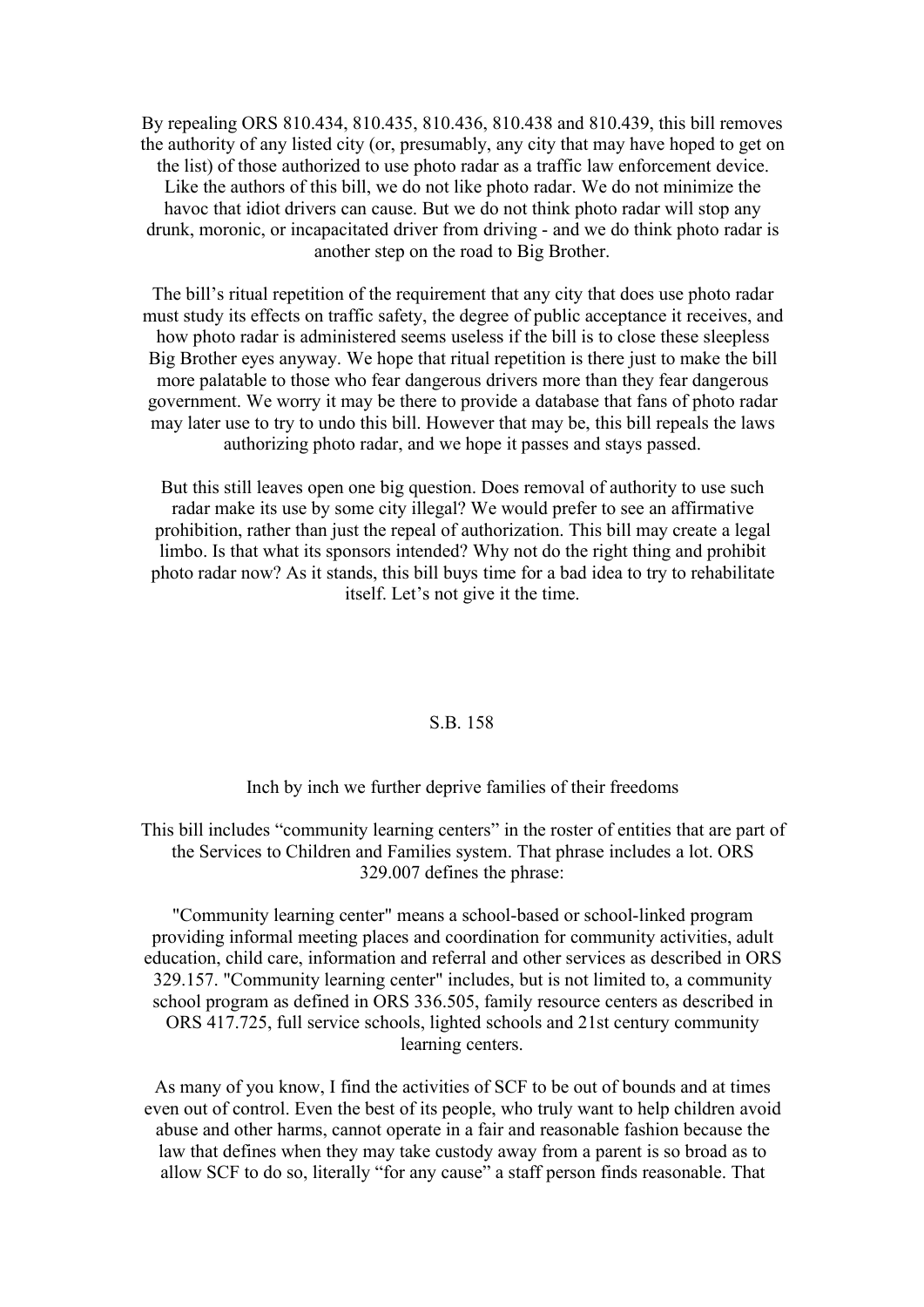grant of authority brings us ever closer to a totalitarian system, where the state asserts powers it should be able to exercise only to prevent a clear and present danger. SCF under current ORS is under no such restriction. Adding "community learning centers" - literally any place connected in any way to a school, if it provides informal community activities (including but not limited to adult education, child care, and information and referral) - expands what is, to me an unconstitutional or at least often-abused government power. This bill is a big step in the wrong direction. It should be buried.

## SENATE BILL 166 GIVING THE HEN HOUSE BACK TO THE FOX FOR RECONSIDERATION

There is no guarantee that a group of parents and teachers, organized into a charter school, will do a better or a worse job managing their children's education, than would a regular school district and school board. Given that, what should happen if a group of parents and teachers simply feel that the local schools do a lousy job and they can do better by forming a charter school and the local school board disagrees? Who should judge their application to try to do better, and who should review that judgment on appeal?

As the law stands, it is the local school board, which has a vested interest in blocking charter schools (as they are, inevitably, a challenge to at least some extent to the school board's competence and authority). As it stands now, if the school board says no, the parents and teachers can appeal it to the State Board of Education - which itself, is perhaps not an entirely unbiased reviewer. But as one philosopher said, we must take the world as we find it, and nobody has proposed a better reviewing forum for appeal.

This bill proposes a worse reviewing forum: the local school board.

SB 166 would allow the State Board of Education to drop the hot potato charter application and send it back to the board at the originating school district. Why send the parents and teachers back to be heard again, and their proposal judged again, by the very people they are seeking to get out from under in the first place? The very people who said no to them once, and who will have the same vested reasons for saying no again? Why send the hens back to the fox for reconsideration if the fox wants to let them go free?

## SENATE BILL 168 - A BILL THAT DESCRIBES EVERYTHING ABOUT ITSELF EXCEPT ITS **PURPOSE**

Whatever shall we make of this? It's not a long bill, only two and a half pages. It goes into great detail on who shall appoint which members of the proposed "Task Force on Kindergarten through Grade 16 Integrated Data System." It describes the criteria such a new "data system" shall meet. It does not say a thing about what the new